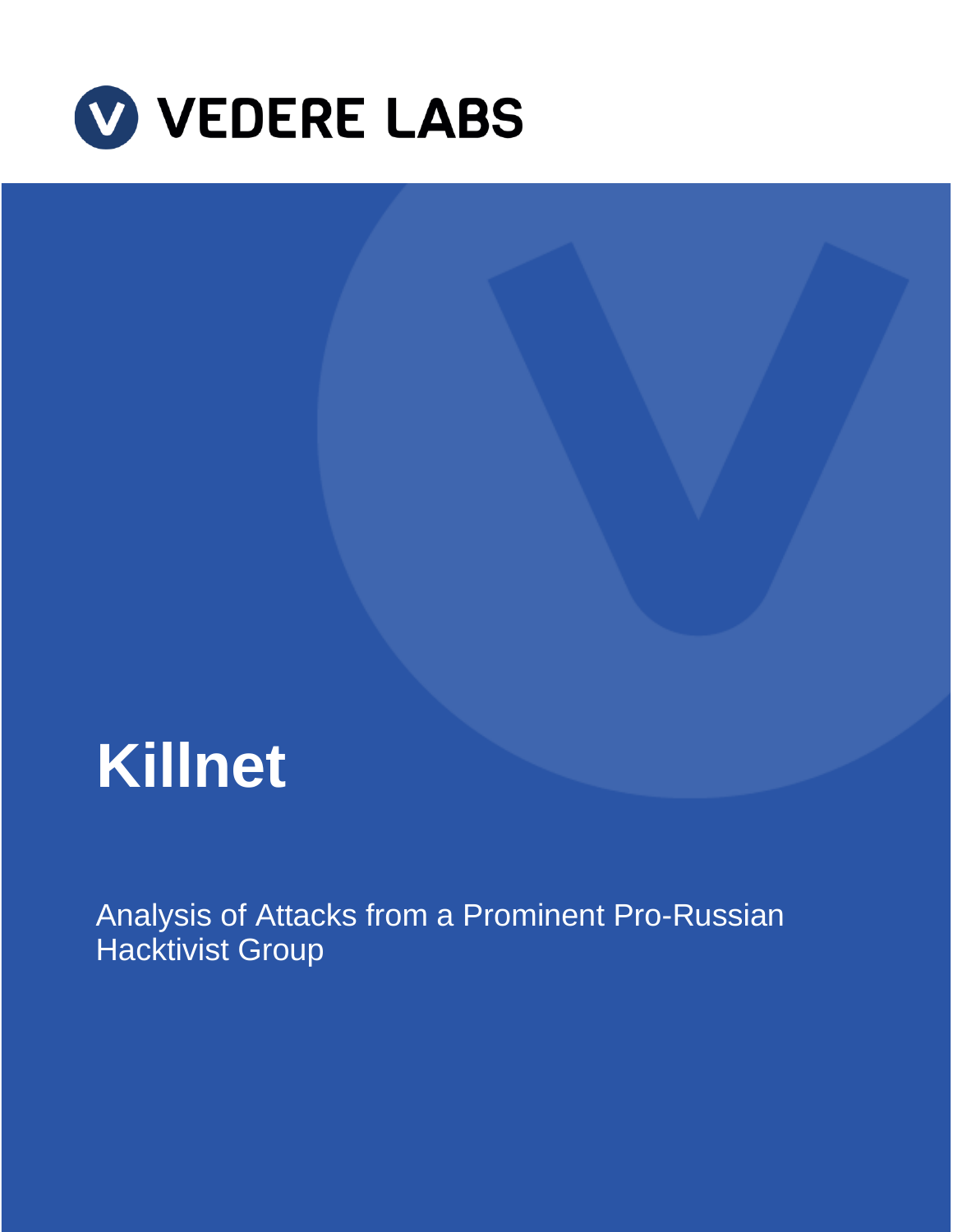### **Contents**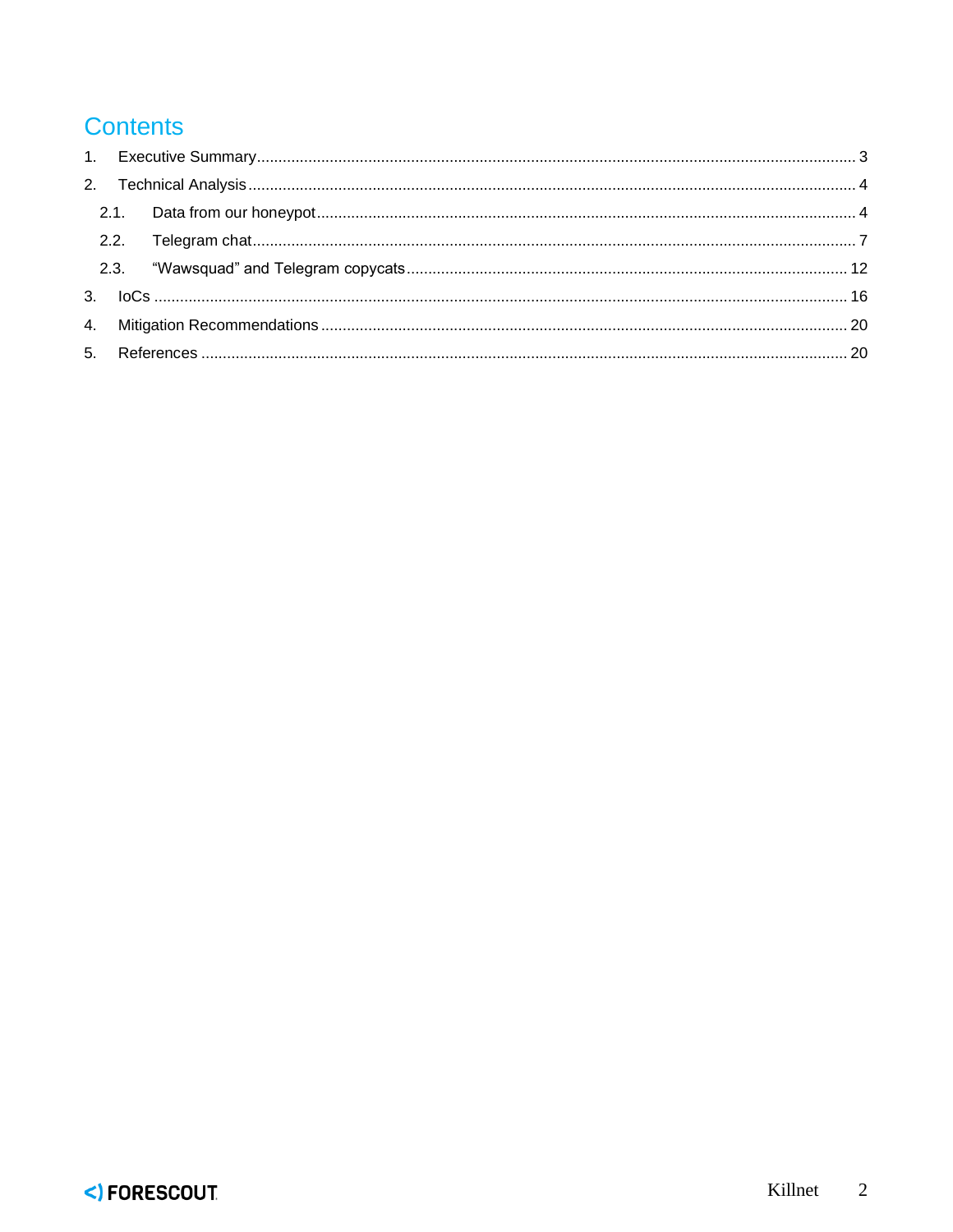# <span id="page-2-0"></span>**1. Executive Summary**

Killnet is one of many [hacktivist groups](https://cyberknow.medium.com/update-14-2022-russia-ukraine-war-cyber-group-tracker-may-22-b00ed4d899bf) that has taken a side in the ongoing Russian invasion of Ukraine. There have been more than 100 groups conducting cyberattacks since we published [our initial analysis](https://www.forescout.com/resources/monitoring-cyber-activities-connected-to-the-russian-ukrainian-conflict/) at the beginning of the war. Most of the attacks from these groups are distributed denials of service (DDoS), but they also include data breaches, data wipers and psychological operations (i.e., distributing propaganda).

These groups include hacktivists such as Killnet, state-sponsored entities such as Sandworm and ransomware gangs such as Conti. There are currently more than 70 active groups, located mainly in Russia or Ukraine, but also in Belarus (e.g., Belarusian Cyber Partisans), Turkey (e.g., Monarch Turkish Hacktivists), Romania (e.g., Anonymous Romania), Poland (e.g., Squad303), Portugal (e.g., Anon666) and Italy (e.g., Anonymous Italia). Their coordination and the communication of their actions usually happens via either Twitter or Telegram.

Killnet stands out as one of the most active groups in this conflict, having declared war on Anonymous, a group supporting Ukraine, since February 25, 2022. Killnet is located in Russia and supports its country in the war, alongside other groups such as Xaknet and, often in joint operations, Legion. Killnet has gained certain notoriety for DDoSing the websites of western critical infrastructure operators, such as airports, banks, energy providers and governmental agencies. Killnet also spreads propaganda to more than 70,000 members of its Telegram channel. Killnet hacktivists were part of a [recent CISA](https://www.cisa.gov/uscert/ncas/alerts/aa22-110a) alert and other reports shared by [CERTs](/Users/ctucker/Documents/Projects/Vedere%20Labs%20-%20Killnet%20Brief%20for%20Daniel/•%09https:/dnsc.ro/vezi/document/situatie-site-uri-cu-activitate-in-contextul-crizei-ucraina-rusia-plus-adrese-ip-specifice-utilizate-in-atacuri-malware) and ISACs.

Although the group has been very active, appears to have effective communication, a semistructured organization and managed some level of success in their campaigns, there is no evidence that Killnet uses or develops custom tools or even that it reuses very sophisticated tools in its attacks.

In this report, we leverage a list of IP addresses known to be used by Killnet during past attacks to study the group's TTPs when attacking a series of honeypots we control (Section 2.1), which reveals the hacktivist's preference for brute-forcing credentials on TCP ports 21 (FTP), 80 (HTTP), 443 (HTTPS) and 22 (SSH), and its use of SSH tunneling. We analyze the Telegram channels associated with the group (Section 2.2) to confirm Killnet's use of mostly L4/L7 DDoS (e.g., SYN flood or resource exhaustion via massive amounts of POST/GET requests) and show its point of view on the attacks the group has conducted. We discuss the emergence of several copycat groups on Telegram and analyze an example one named Wawsquad (Section 2.3). We also provide a list of IoCs (3) and mitigation recommendations (Section 4).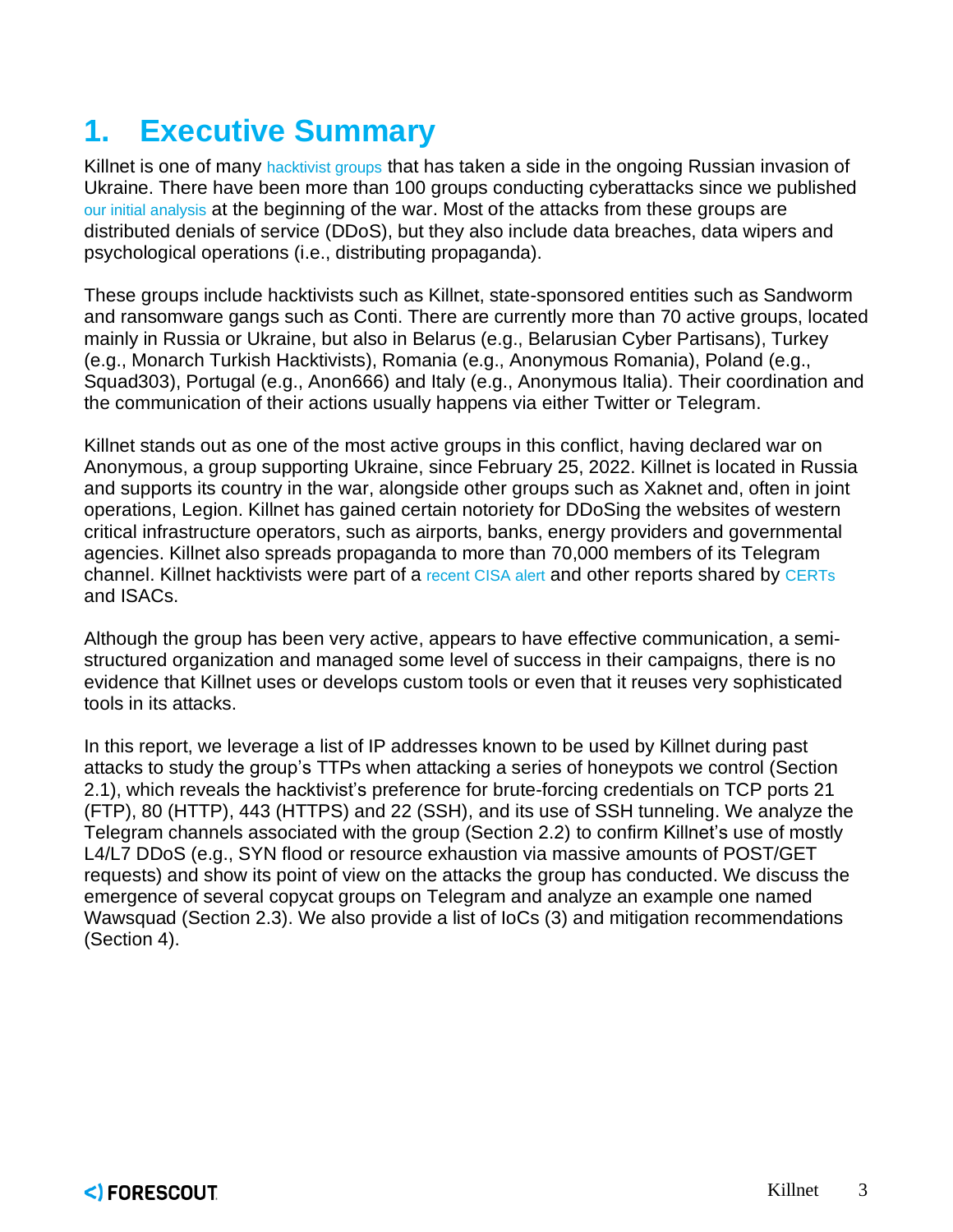# <span id="page-3-0"></span>**2. Technical Analysis**

#### <span id="page-3-1"></span>2.1. Data from our honeypot

Our sensors started to observe attacks from IP addresses associated with Killnet from 24 March, peaking around April 23 and still ongoing up to May 13, 2022. According to our analysis of the official Telegram chat of the threat actor (see the next Section), most of the major DDoS attacks happened within that timeline. The attackers' IP addresses consisted mainly of TOR exit nodes and known malicious clearnet or proxied addresses.





In total, we observed 381 attacks coming from 58 unique IP addresses, out of which 56 were dictionary attacks, using well-known default credentials in hopes that a victim did not change them, coming from 10 different IP addresses. The attacks consisted primarily of querying TCP

#### <) FORESCOUT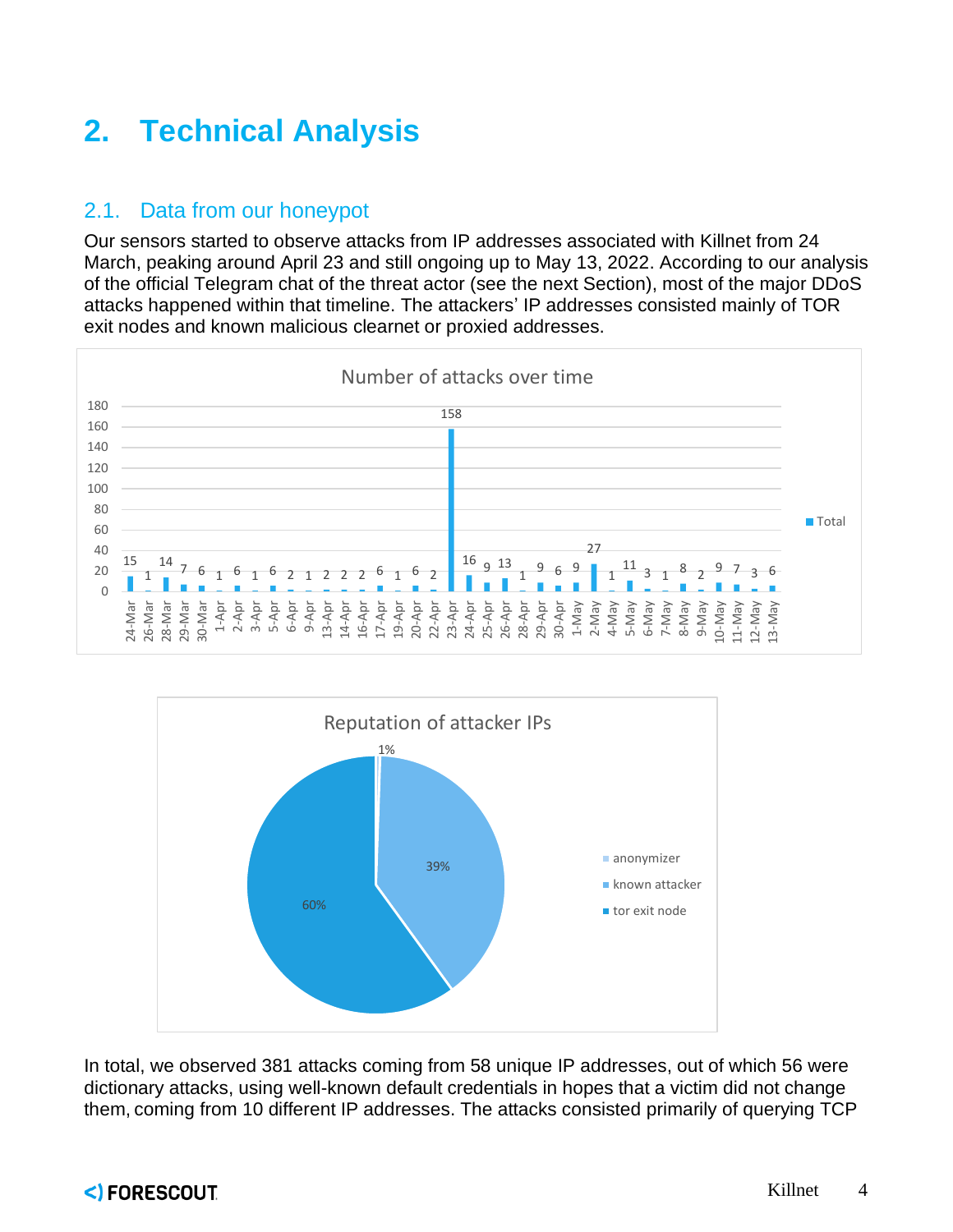ports 21 (FTP), 80 (HTTP), 443 (HTTPS) and 22 (SSH), which is in line with the attack methods we have observed discussed in the Telegram chat.



We have also observed that the brute-force attempts were exclusively against port 22, hinting that the threat actor aimed at having persistence/proxying capabilities or that it may be simply doing reconnaissance or credential harvesting for later use. The top username used in the dictionary attacks was 'root,' followed by far fewer attempts on 'postgres', 'mcserver' (minecraft servers), 'ts3' (teamspeak servers) and others. The passwords attempts did not strike any significant pattern except for being generally weak. Below is a distribution of top usernames and passwords used in the dictionary attacks.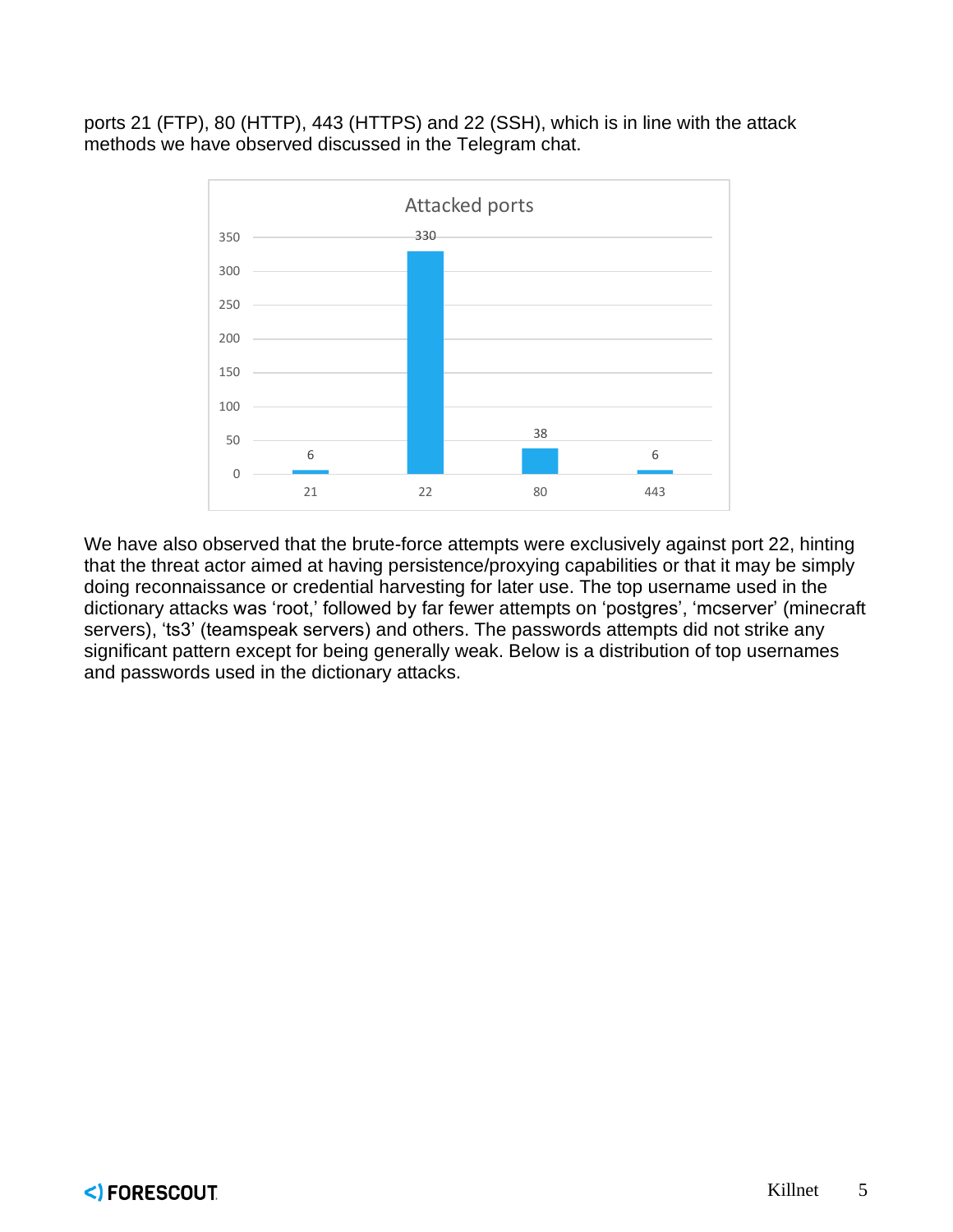



The attacking IP addresses that did not execute dictionary attacks tended to repeat attacks over a maximum of three days, while the ones that did perform such attacks did not repeat the attack again, hinting at different goals of attack scripts associated to each IP. In some

#### <) FORESCOUT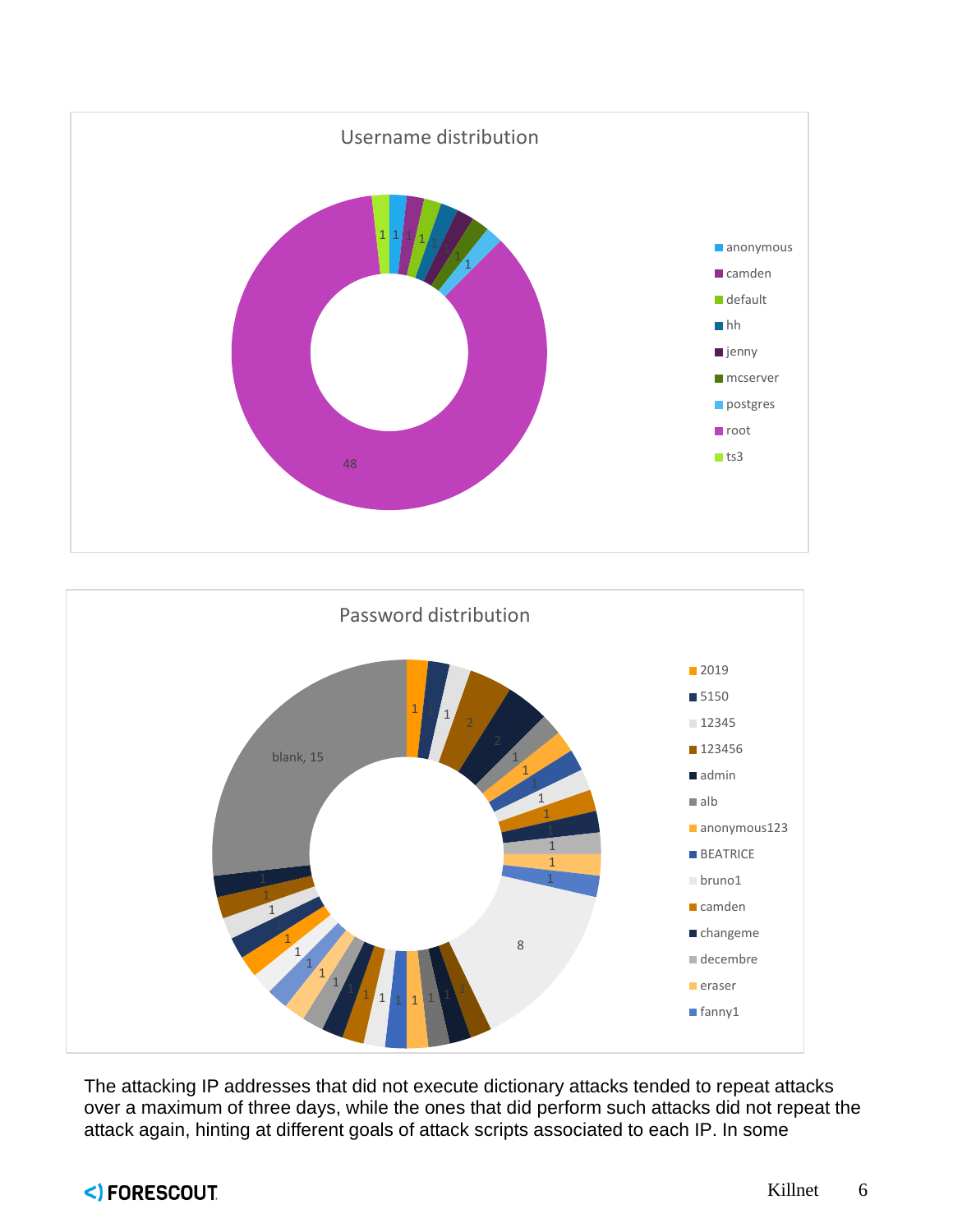instances, when the attacker was tricked into an SSH session, it tried to use our attacker engagement environment as a proxy toward **google.com** by attempting to create SSH tunnels.

| Known Killnet IPs using SSH<br>forwarding | <b>Target</b>      |
|-------------------------------------------|--------------------|
| 171.25.193.78                             | https://google.com |
| 185.220.102.242                           | https://google.com |

We found other attacking IPs, which were not among those initially attributed to Killnet. These IPs used the same SSH forwarding technique to the same target within the same time range (March 27 to May 15, 2022 ).

| Attacking IPs using similar techniques not in the original<br><b>Killnet list</b> | <b>Target</b>      |
|-----------------------------------------------------------------------------------|--------------------|
| 5.2.69.50                                                                         | https://google.com |
| 92.255.85.237                                                                     | https://google.com |
| 92.255.85.135                                                                     | https://google.com |

The attacks on FTP ports mainly executed the SYST command, which returns the system type, hinting at reconnaissance only.

#### <span id="page-6-0"></span>2.2. Telegram chat

Killnet often makes announcements about planned or successful attacks on its official Telegram channel at [https://t.me/killnet\\_channel](https://t.me/killnet_channel). The content on this channel is heavy with Russian propaganda and hate speech toward countries and individuals who do not support Russian aggression against Ukraine. As such, viewer discretion is strongly advised.

The channel was created in January 2022, and the first messages were about attacking the Anonymous group (which is allegedly at war with Killnet). The chronology of announced attacks began on March 3 with the takedown of a Ukrainian news service – [https://korrespondent.net](https://korrespondent.net/) – and the Ukrainian branch of Vodafone –[https://vodafone.ua](https://vodafone.ua/). These actions are justified by the group as "a strike against propaganda." After allegedly attacking the Ministry of Interior Affairs of Ukraine and several other Ukrainian resources related to higher education, the group proceeded with an attack on the Ministry of the Interior of Latvia on March 22.

On March 23, the attackers shifted their focus to Poland, starting with the website of the Supreme Court in the Republic of Poland. On the next day, they reported an attack against Narodowy Bank Polski

(National Bank of Poland). As the message below shows, the attackers justify their actions by saying that "*any kind of aggression from the Polish authorities towards Russia will immediately result in massive DDoS attacks against critical network resources of Poland.*" Shortly after this announcement, the Killnet chat reported a successful attack against the Polish Investment and Trading Agency (<https://www.paih.gov.pl/en>), allegedly resulting in a 20Gb data leak.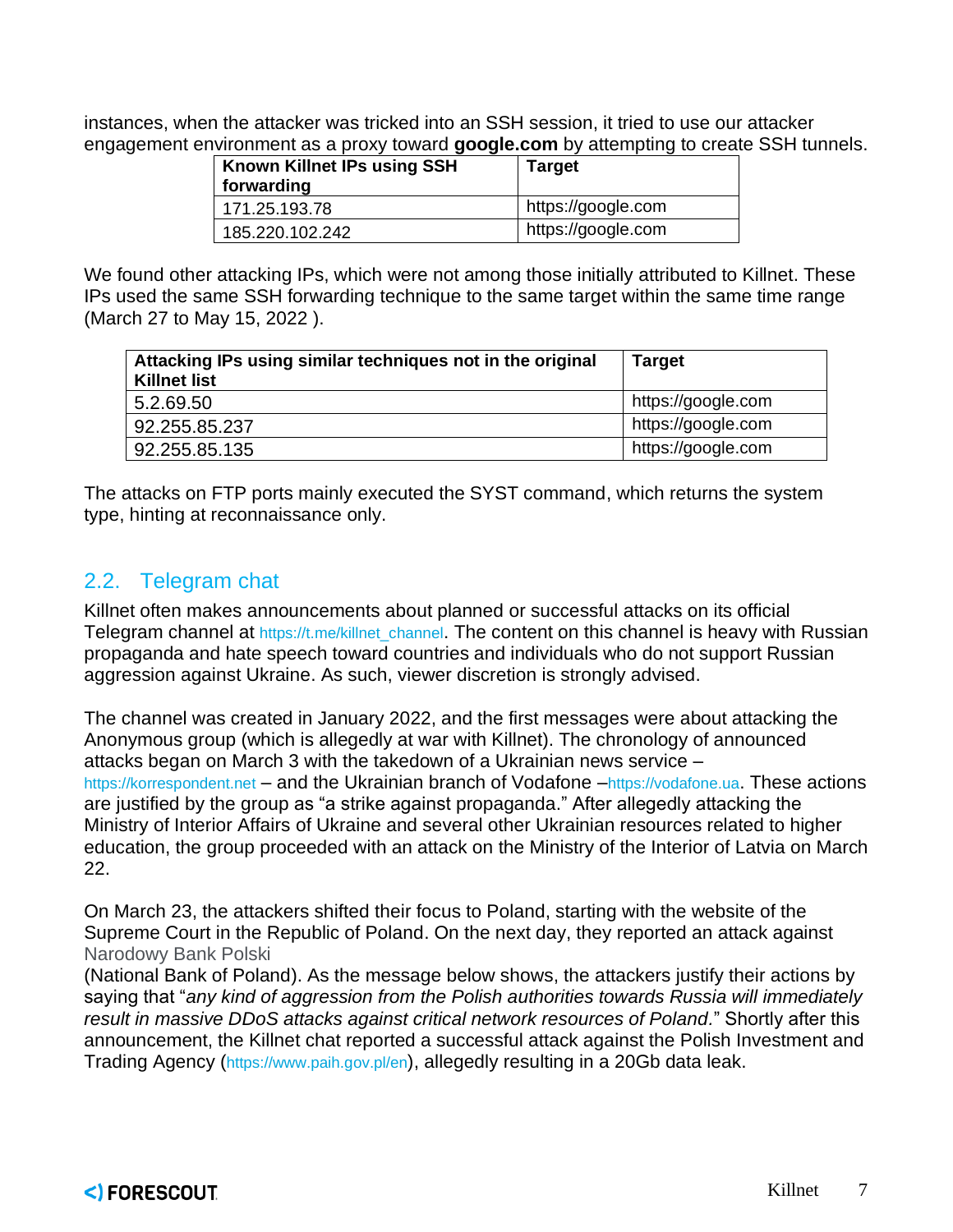

Soon after on March 29, Killnet reported a successful attack against a target in the United States: the Bradley International Airport ([https://www.nbcconnecticut.com/news/local/bradley-airport](https://www.nbcconnecticut.com/news/local/bradley-airport-website-suffers-cyber-attack/2750473/)[website-suffers-cyber-attack/2750473/](https://www.nbcconnecticut.com/news/local/bradley-airport-website-suffers-cyber-attack/2750473/)). The attackers' main point was to prevent any kind of military aid to Ukraine:



A couple of days later, Killnet claimed a successful DDoS attack on the website of CYBERPOL (<https://www.cyberpol.info/>), after which there has been a short gap until April 15 when Killnet reported a successful attack against the Federal Ministry of Defence of Germany (<https://www.bmvg.de/de>), claiming they targeted not Germany but "fascism":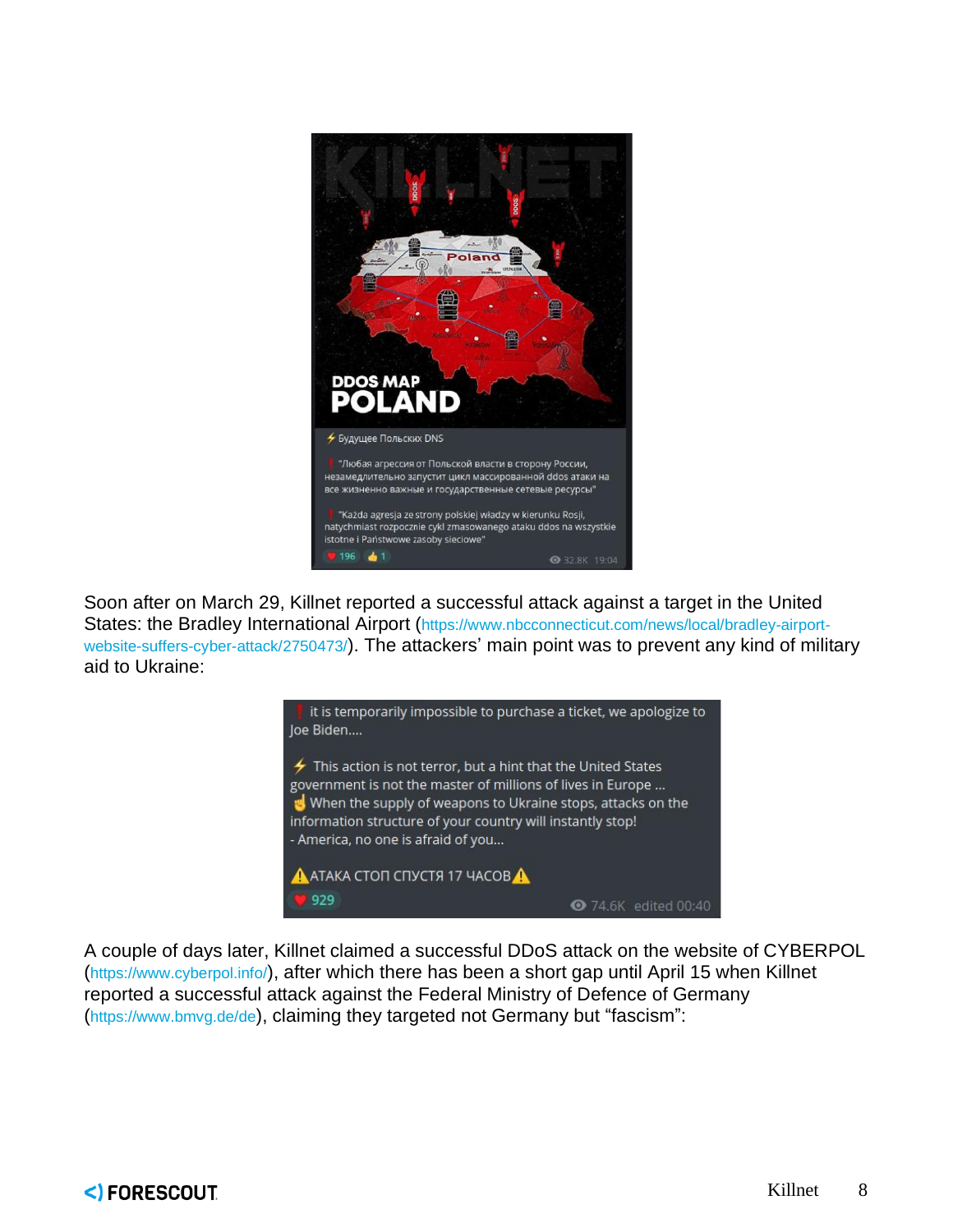

This was immediately followed by several attacks on German airports ([Koeln-Bonn](https://www.koeln-bonn-airport.de/), [Bremen](https://www.bremen-airport.com/) and [Hamburg](https://www.hamburg-airport.de/de)), the [Gatwick](https://www.gatwickairport.com/) airport in the UK and eight airports in Poland. Several German financial organizations ([Commerzbank](https://www.commerzbank.de/) and [KWF](https://www.kfw-entwicklungsbank.de/International-financing/KfW-Entwicklungsbank/) among them) were also under attack. During this time, Killnet announced a "special attack" which served as a homage to the REvil hacking group: They DDoSed the website of the Devon Energy Corporation in the U.S. ([https://devonenergy.com](https://devonenergy.com/)). It is unclear at this stage if any critical infrastructure was damaged or if it was just an attack against the web-facing resources of the company.

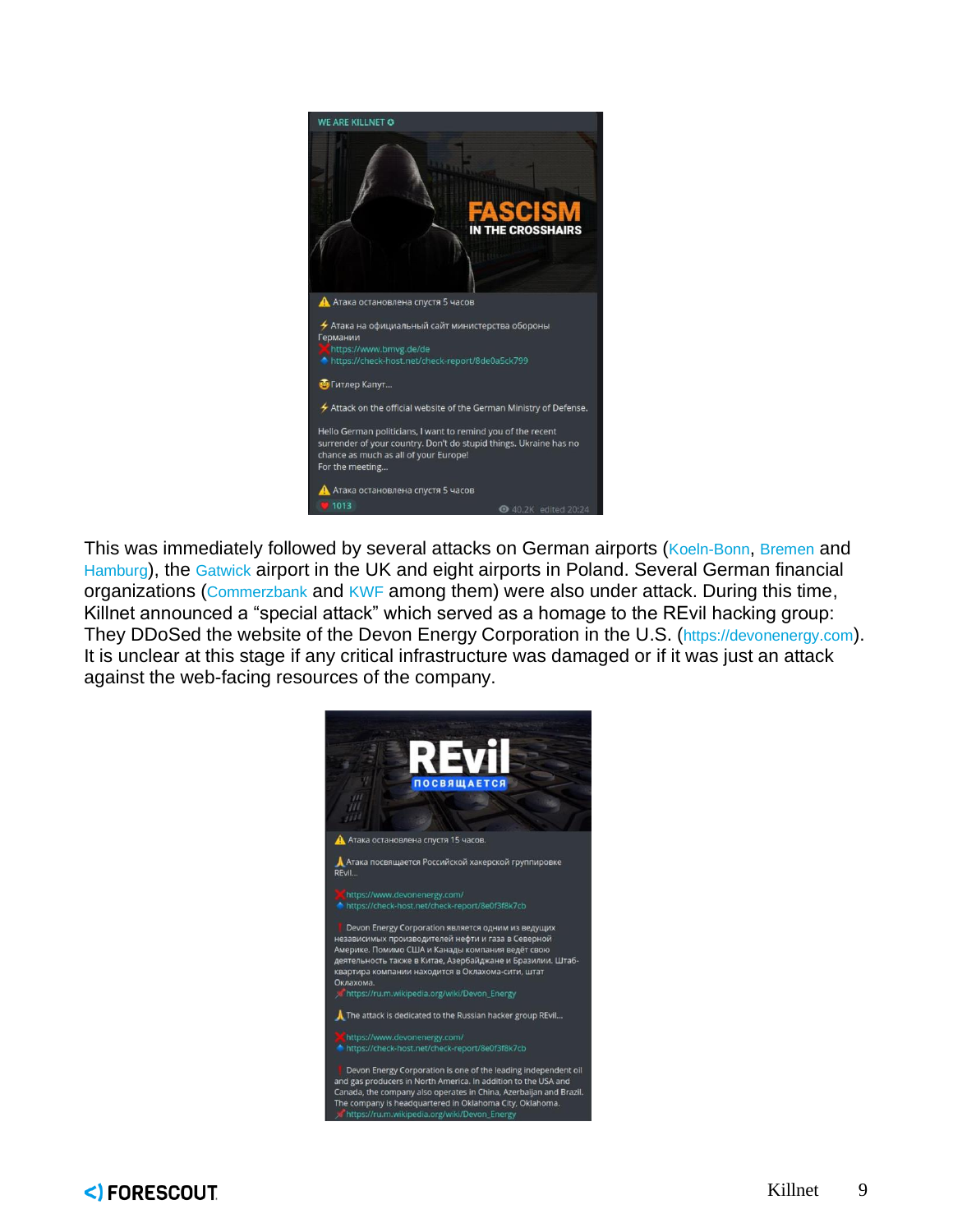Albeit targeting organizations in government, transportation and financial sectors, in one of the Telegram announcements, the attackers explicitly state that they are not going against healthcare targets. At the same time, the attackers choose several "political" targets (such as the [UN](https://www.un.org/) and [OSCE](https://www.osce.org/)), justifying the attackers' actions by the fact that these organizations spread "lies" about the war crimes committed by Russian troops and work with the Ukrainian military against Russia.



The time between April 19 and the beginning of May contains a lot of announcements/reports about successful attacks against many targets in Europe – Czech Republic, Lithuania, Latvia, Estonia, Poland, Romania, UK, France and Italy are among the targeted countries – as well as the United States. The rhetoric around these attacks suggests that these countries must drop their support of Ukraine and stop "their aggression against Russia." Some messages contain obscenity and "trolling." However, it is peculiar that the messages are mostly in Russian; therefore, it is difficult to say whether the witticisms have reached the intended audience in the end. The messages and the corresponding attacks, however, are clearly aimed at wreaking havoc among Western countries and shift the opinion of people within these countries about the Russian war. The latter clearly suggests there is no financial motivation behind the attacks – the motives are purely political.

From the chat messages, it also becomes clear that Killnet is not a well-defined group, rather a conglomerate of smaller hacking groups and individuals that have united in their common goal of "making Russia great again" by "fighting fascism" (as supported by [other investigation](https://cyberknow.medium.com/killnet-pro-russian-hacktivists-e916ac7201a3)). We observed mentions of various squads such as "Mirai squad", "Sakurajima", "JACKY", "Zaря"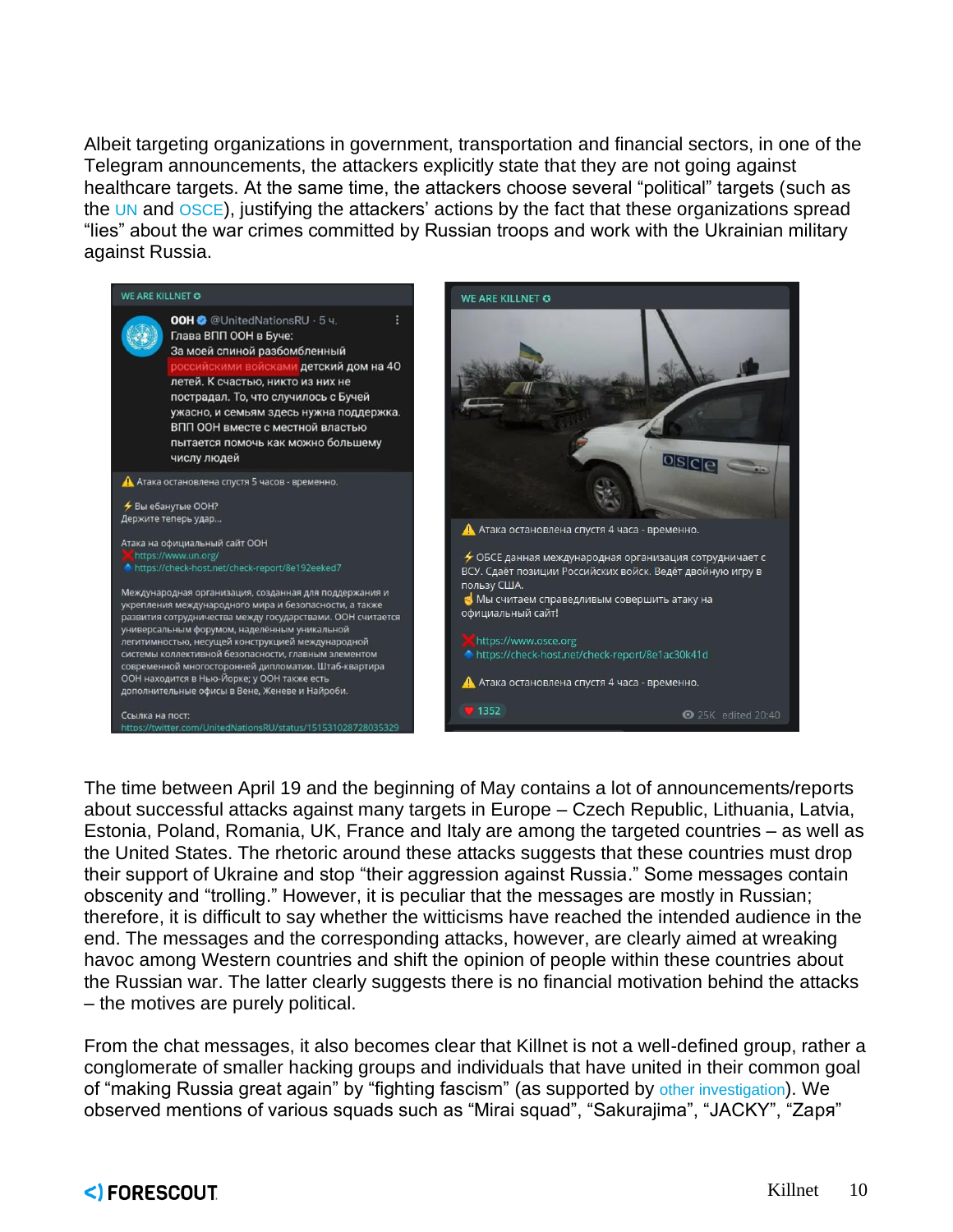and "DDOSGUNG". Some messages even mention a recently established U.S. branch of Killnet:



#### **WE ARE KILLNET O**

 $\bullet$  520  $\bullet$  4

I don't think this attack on the Boeing makes sense. But our colleagues from the United States of America thought so. I welcome any help to achieve our common mission to stop the aggression against Russia. All people in the world must understand that we are fighting Nazism, this is the sacred duty of every sane person!

Even if CIA agents do this for us, it does not affect our work. Therefore, we will not create provocations for KILLNET. Let everyone do what they want!

**@** 26.4K edited 01:57

Several messages in the chat suggest that the main type of attack is L4/L7 DDoS (e.g., SYN flood or resource exhaustion via massive amounts of POST/GET requests). Several "groups" within Killnet seem to get attack orders from the chat (or other chats) directly:

| <b>V ОТРЯД "MIRAI"</b>                                 | <b>WE ARE KILLNET O</b>                        |
|--------------------------------------------------------|------------------------------------------------|
|                                                        | Forwarded from ЛЕГИОН - КИБЕР СПЕЦНАЗ РФ       |
| Приступить к атаке на сетевую инфо структуру Германии. | Сносим WEBMAIL - 4.5 млн пользователей         |
| Ваша атака является протестом правительству Германии,  | Всем отрядам к Бою                             |
| мы против поставок оружия на Украину.                  | - L4 ЭФФЕКТИВНЕЕ (443 PORT)                    |
|                                                        |                                                |
| L7/4 443 POST                                          | -О-Латвия                                      |
| 77.87.229.14                                           | https://www.inbox.lv/                          |
| <b>•</b> Федеральная полиция                           | 194.152.32.10                                  |
|                                                        |                                                |
| https://www.bundespolizei.de/                          | <b>О.</b> Эстония                              |
| ◆ https://check-host.net/check-report/95f091ek88e      | https://www.mail.ee/                           |
|                                                        | 195.216.236.10                                 |
| $L4/7$ 443/80                                          | ← https://webmail.zone.ee/login                |
| 80.245.152.130                                         | 217.146.70.69                                  |
| <b>•</b> Федеральное управление                        | <b>Ф</b> : Америка                             |
| https://bka.de/                                        | ← https://webmail.usinternet.com               |
| ◆ https://check-host.net/check-report/95f0b99kf5       | 216 17 3 128                                   |
|                                                        | <b>★ https://www.zoho.com</b>                  |
| L4 443 GET                                             | 185.20.209.52                                  |
| 193.197.148.208                                        |                                                |
| • Копы - Баден Вюртенберг                              | • Италия                                       |
|                                                        | https://www.email.it/                          |
| https://www.polizei-bw.de/                             | 77 93.251 253                                  |
| https://check-host.net/check-report/95ee5cfkc33        |                                                |
|                                                        | <b>Ф. Румыния</b>                              |
| L4/7 443/80 GET                                        | http://mail.erdemir.ro:8000/<br>80 96 134 131  |
| 195.200.71.149                                         | ← https://webmail.maxmeyer-romania.ro/         |
| <b>•</b> Копы - Бавария                                | 188.241.183.228                                |
| https://www.polizei.bayern.de/                         | ← https://mail.pab.ro/                         |
| ♦ https://check-host.net/check-report/95eeb79k5a8      | 109.166.154.174                                |
|                                                        |                                                |
| $\bigcirc$ 777 $\bigcirc$ 7                            | О Польша                                       |
|                                                        | 24.4K 21:13<br>https://poczta.egis-poland.com/ |
|                                                        |                                                |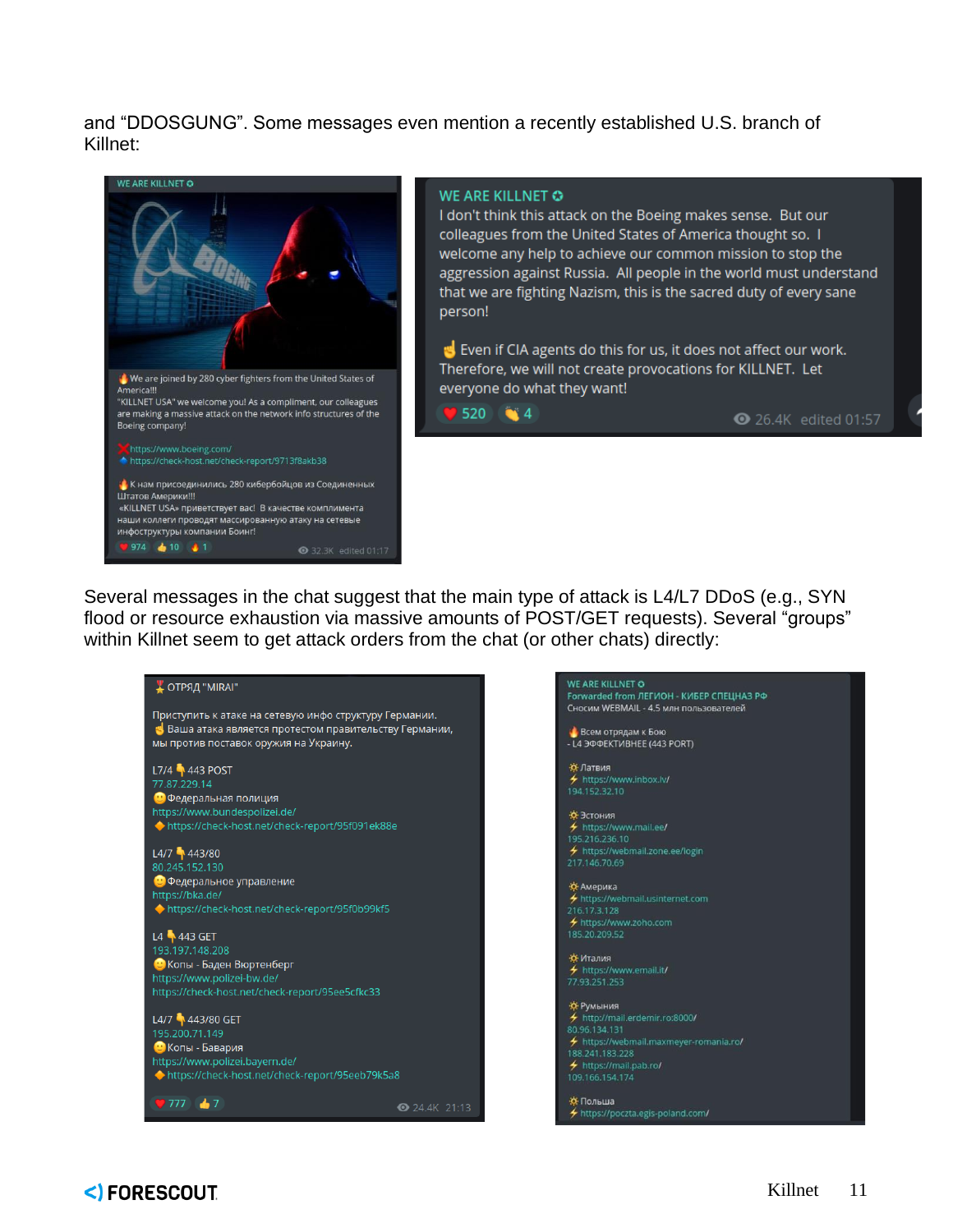The attack methods and the networking ports involved seem to correspond to the evidence of the Killnet attack traffic that reached our Honeypot (see the previous Section).

#### <span id="page-11-0"></span>2.3. "Wawsquad" and Telegram copycats

The official Telegram chat often contains messages about various "copycats" that either pretend to be Killnet or refer to themselves as their associates:



We have also found several chats that attempt to mimic the original one. It seems that while some intend to commit scams by offering bespoke "DDoS-as-a-Service" piggybacking on all the news behind Killnet, others do it out of pure desire of someone else's "glory." For example, there is another chat in Telegram that attempts to "typosquat" the name of the original one. The original one is shown on the left, and the fake one is shown on the right: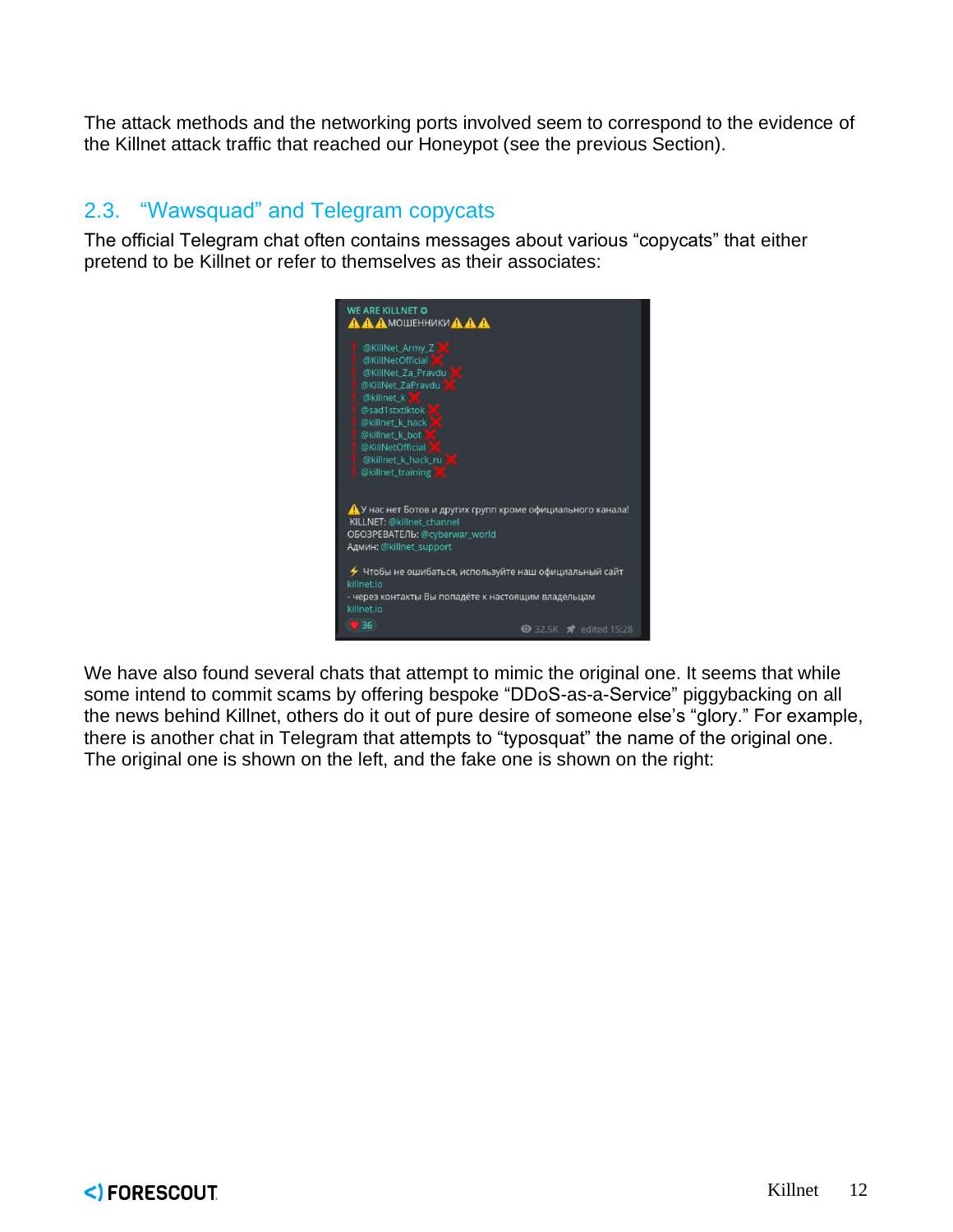

This particular "copycat" leads to another channel called "WAWHACKERS," and the participants in the chat seem to share similar political views of the original Killnet. The WAWHACKERS have several web resources: an official website ("wawsquad[.]cf") and software archive ("checknetlab[].wawsquad[.]cf) where they advertise free and non-free hacking software "coming from their lab."

However, after a few minutes of browsing it becomes clear that the group is not affiliated with Killnet. For example, a piece of software listed as "ROCH Experimental Subsystem" is nothing but a simple python script packed as a Windows executable:

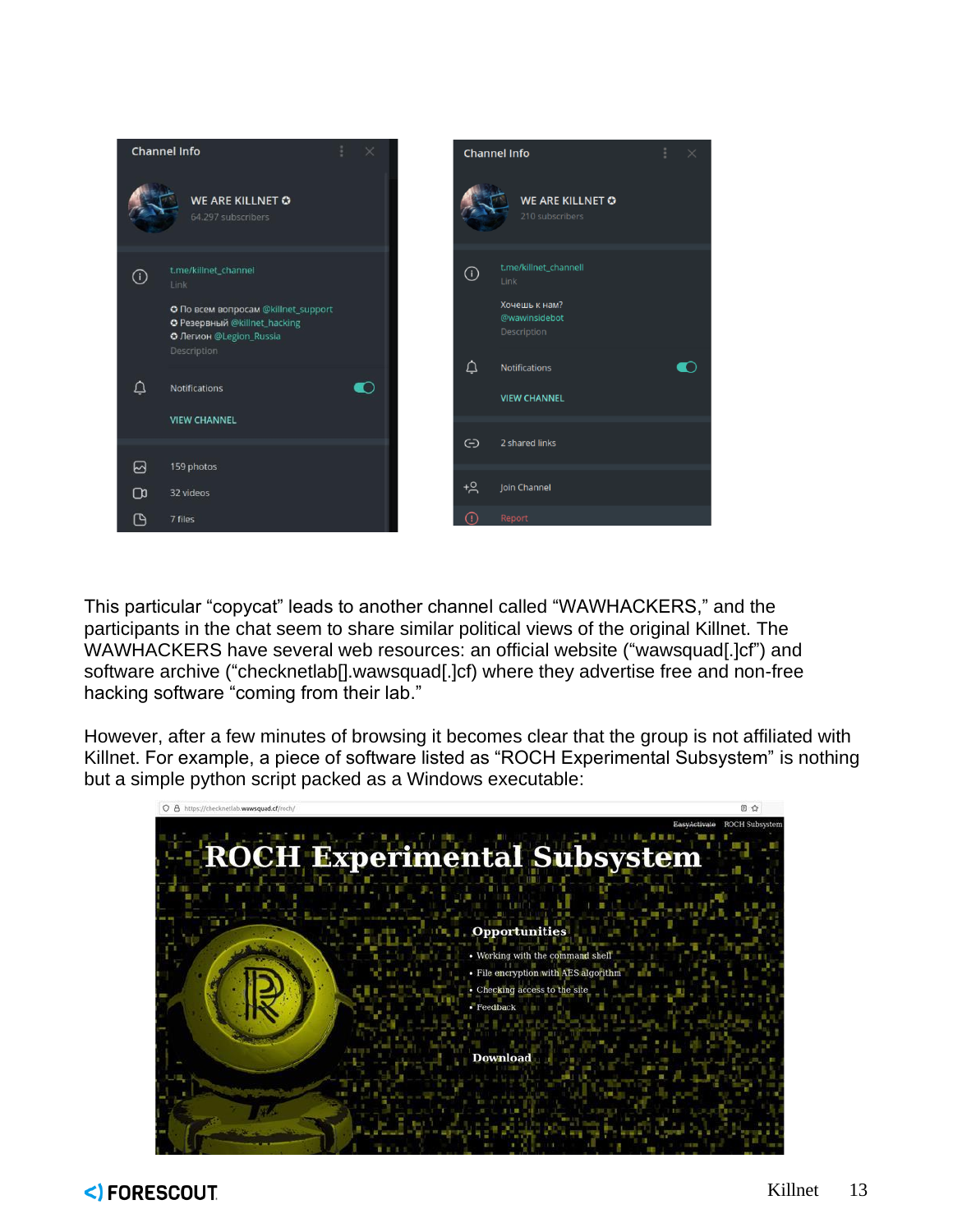The script contains basic functionality for checking whether a website is available (that is, returns HTTP code 200), local shell functionality, basic local file encryption and "feedback" that allows to send questions and bug reports to the authors. This last feature uses a pair of hardcoded Google mail addresses so that the bug reports created within the tool are sent as email messages from one hardcoded account to another. It also helps to reveal the identity of the author. The screenshots below show the python disassembly fragments related to this functionality:

| 82  | LOAD FAST          | 'smtp'                 |  |
|-----|--------------------|------------------------|--|
| 84  | <b>LOAD METHOD</b> | login                  |  |
| 86  | <b>LOAD STR</b>    | 'nikanat500@gmail.com' |  |
| 88  | <b>LOAD STR</b>    | 'Rapid7Rapid8'         |  |
| 90  | CALL METHOD 2      | $\mathbf{r}$           |  |
| 92. | POP TOP            |                        |  |
|     |                    |                        |  |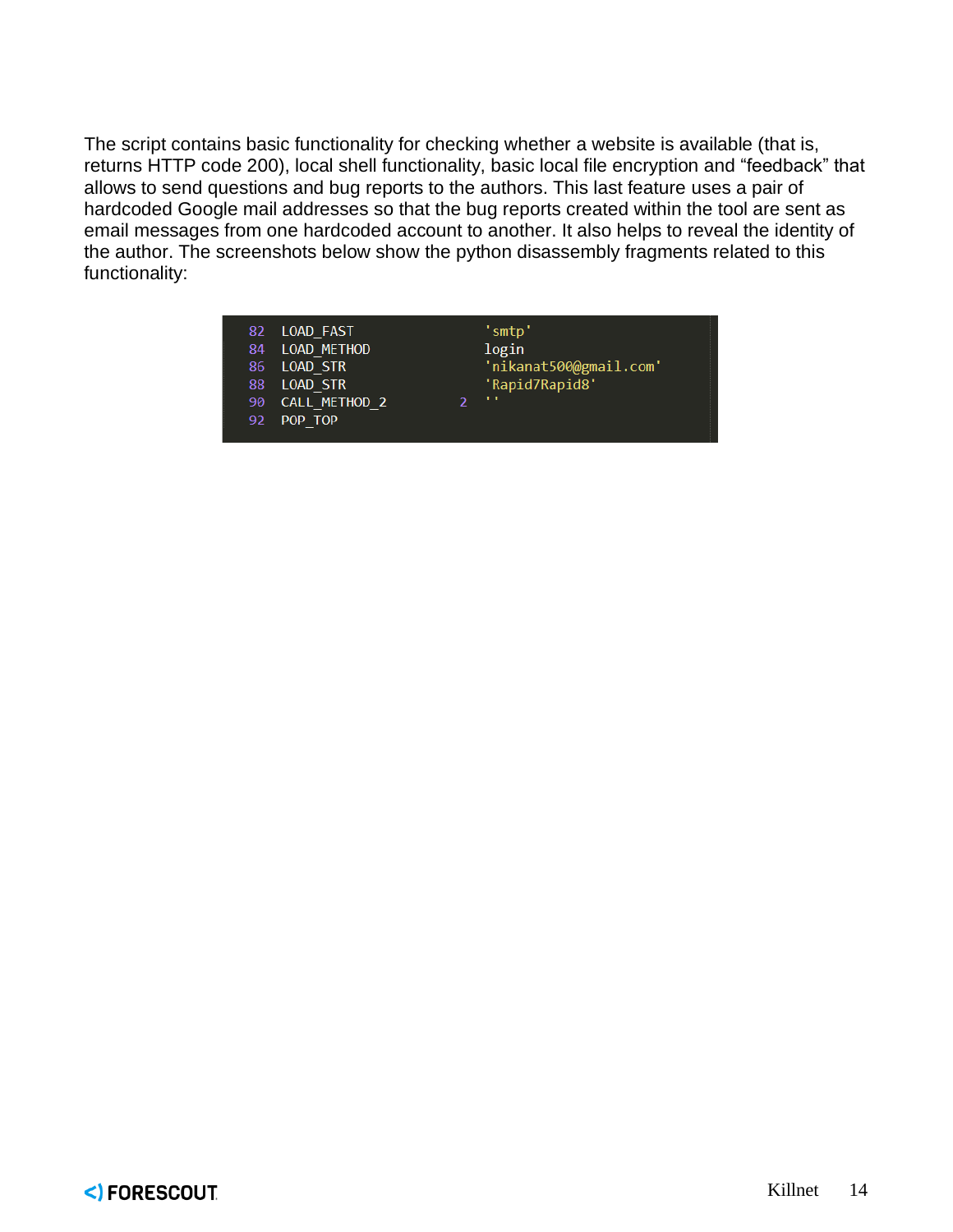| $152 -$    | LOAD GLOBAL             |              | input                      |                     |
|------------|-------------------------|--------------|----------------------------|---------------------|
|            | 154 LOAD STR            |              | 'Enter your name: '<br>n m |                     |
|            | 156 CALL FUNCTION 1     | $\mathbf{1}$ |                            |                     |
| 158        | STORE FAST              |              | 'name'                     |                     |
| 160        | LOAD_GLOBAL             |              | input                      |                     |
| 162        | <b>LOAD STR</b>         |              | 'Enter your problem: '     |                     |
| 164        | CALL_FUNCTION_1         | $\mathbf{1}$ |                            |                     |
| 166        | STORE_FAST              |              | 'mistake'                  |                     |
|            |                         |              |                            |                     |
| 168        | LOAD GLOBAL             |              | print                      |                     |
| 170        | LOAD GLOBAL             |              | Fore                       |                     |
|            | 172 LOAD_ATTR           |              | <b>BLUE</b>                |                     |
| 174        | CALL FUNCTION 1         | $\mathbf{1}$ | н.                         |                     |
| 176        | POP TOP                 |              |                            |                     |
|            |                         |              |                            |                     |
| 178        | LOAD GLOBAL             |              | print                      |                     |
|            | 180 LOAD STR            |              | $'[\sim]$ Sending $log$    |                     |
| 182        | CALL_FUNCTION_1         | $\mathbf{1}$ |                            |                     |
| 184        | POP TOP                 |              |                            |                     |
|            |                         |              |                            |                     |
| 186        | SETUP FINALLY           | 258          | 'to 258'                   |                     |
|            |                         |              |                            |                     |
| 188<br>190 | LOAD FAST               |              | 'smtp'<br>sendmail         |                     |
| 192        | LOAD METHOD<br>LOAD STR |              | 'nikanat500@gmail.com'     |                     |
| 194        | <b>LOAD STR</b>         |              | 'alekmalekov500@gmail.com' |                     |
| 196        | <b>LOAD STR</b>         |              | 'Здравствуйте, я '         | # Hello, my name is |
| 198        | LOAD FAST               |              | 'name'                     |                     |
| 200        | BINARY ADD              |              |                            |                     |
| 202        | LOAD_STR                |              | '. Моя проблема: '         | # My problem is:    |
| 204        | BINARY_ADD              |              |                            |                     |
| 206        | LOAD FAST               |              | 'mistake'                  |                     |
| 208        | BINARY_ADD              |              |                            |                     |
| 210        | CALL METHOD 3           | 3            | n n                        |                     |

It seems that both email accounts belong to someone called "**Alek**sey" or "**Alex**andr" "**Malekov**". The hardcoded password "Rapid7Rapid8" was recently changed on the first email address, but not on the second one.

After looking a bit more at the chat messages and other resources provided by this particular "copycat" and several others, it has become clear that they are not part of the "official" Killnet and are likely being run by minors who are learning their way around programming and cybersecurity. However, these minors share and spread the political beliefs of the original Killnet, which shows the adverse effect of cyber propaganda.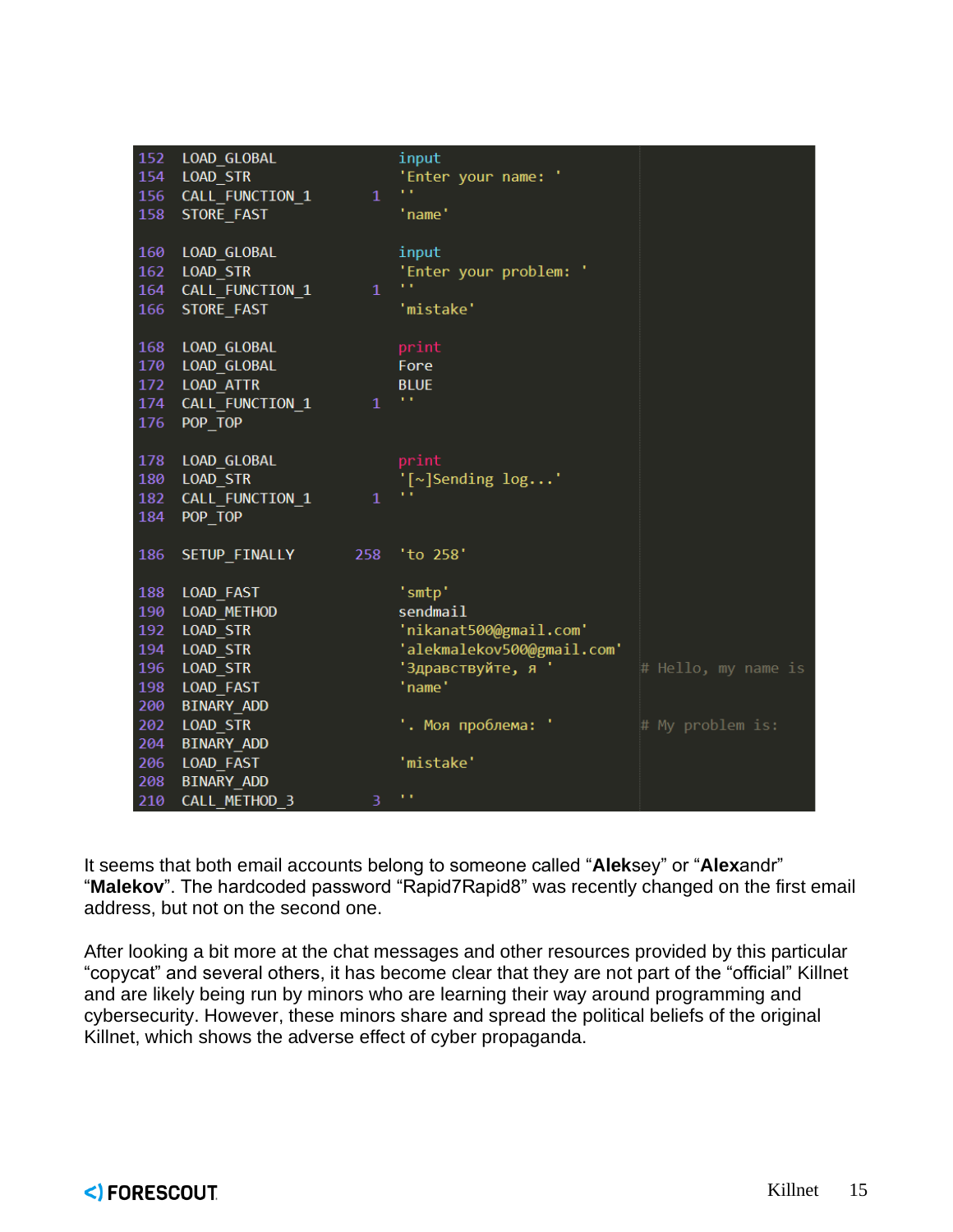# <span id="page-15-0"></span>**3. IoCs**

| <b>IoC</b>      | <b>Type</b>  | <b>Description</b>                                               |
|-----------------|--------------|------------------------------------------------------------------|
| 5.2.69.50       | IPv4 address | IP address using TTPs similar to Killnet                         |
| 92.255.85.237   | IPv4 address | IP address using TTPs similar to Killnet                         |
| 92.255.85.135   | IPv4 address | IP address using TTPs similar to Killnet                         |
| 173.212.250.114 | IPv4 address | IP address used in Killnet attacks and observed on our honeypots |
| 144.217.86.109  | IPv4 address | IP address used in Killnet attacks and observed on our honeypots |
| 156.146.34.193  | IPv4 address | IP address used in Killnet attacks and observed on our honeypots |
| 162.247.74.200  | IPv4 address | IP address used in Killnet attacks and observed on our honeypots |
| 164.92.218.139  | IPv4 address | IP address used in Killnet attacks and observed on our honeypots |
| 171.25.193.25   | IPv4 address | IP address used in Killnet attacks and observed on our honeypots |
| 171.25.193.78   |              |                                                                  |
|                 | IPv4 address | IP address used in Killnet attacks and observed on our honeypots |
| 185.100.87.133  | IPv4 address | IP address used in Killnet attacks and observed on our honeypots |
| 185.100.87.202  | IPv4 address | IP address used in Killnet attacks and observed on our honeypots |
| 185.129.61.9    | IPv4 address | IP address used in Killnet attacks and observed on our honeypots |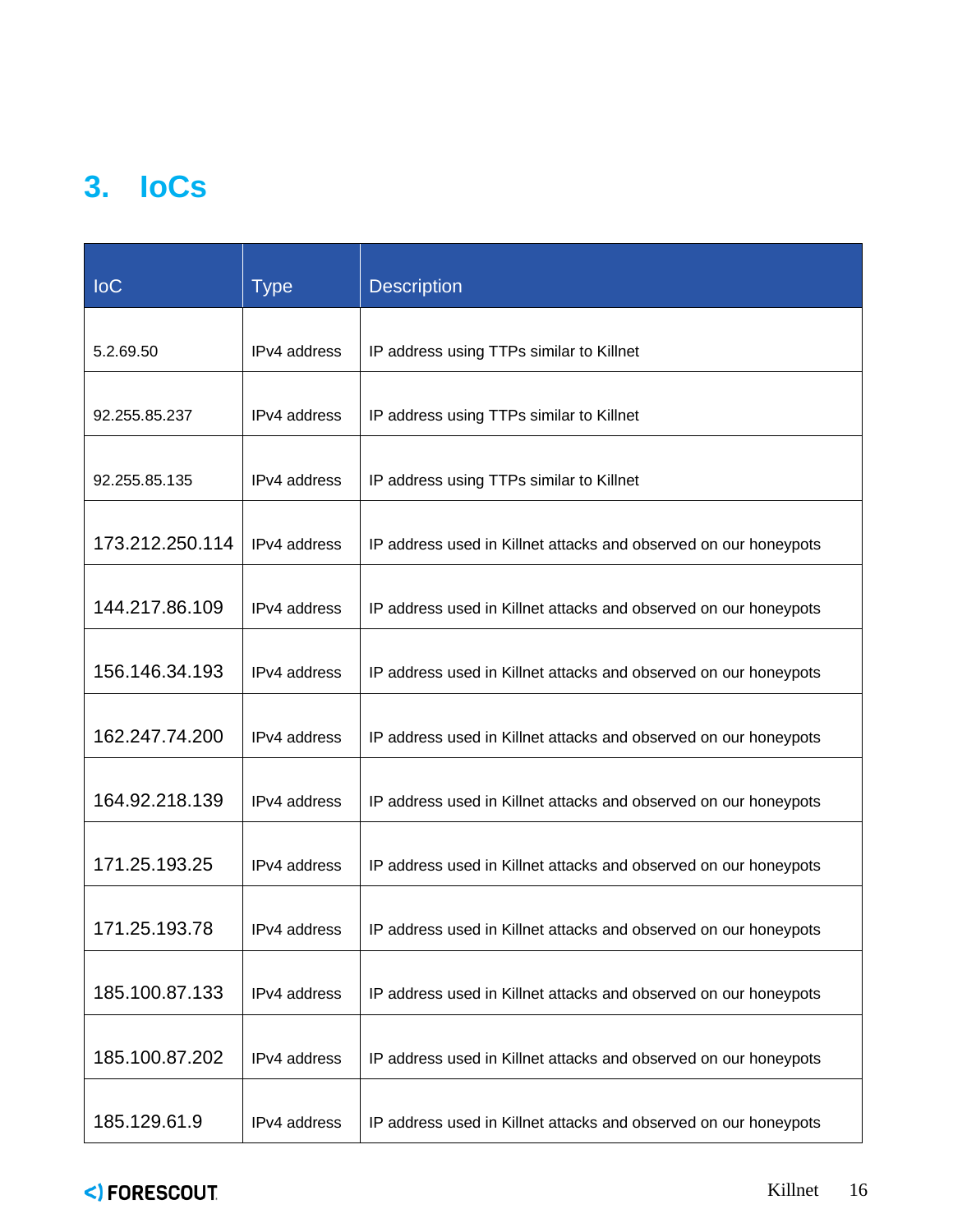| 185.220.100.241 | IPv4 address | IP address used in Killnet attacks and observed on our honeypots |
|-----------------|--------------|------------------------------------------------------------------|
| 185.220.100.242 | IPv4 address | IP address used in Killnet attacks and observed on our honeypots |
| 185.220.100.243 | IPv4 address | IP address used in Killnet attacks and observed on our honeypots |
| 185.220.100.248 | IPv4 address | IP address used in Killnet attacks and observed on our honeypots |
| 185.220.100.250 | IPv4 address | IP address used in Killnet attacks and observed on our honeypots |
| 185.220.100.252 | IPv4 address | IP address used in Killnet attacks and observed on our honeypots |
| 185.220.100.255 | IPv4 address | IP address used in Killnet attacks and observed on our honeypots |
| 185.220.101.15  | IPv4 address | IP address used in Killnet attacks and observed on our honeypots |
| 185.220.101.35  | IPv4 address | IP address used in Killnet attacks and observed on our honeypots |
| 185.220.102.242 | IPv4 address | IP address used in Killnet attacks and observed on our honeypots |
| 185.220.102.243 | IPv4 address | IP address used in Killnet attacks and observed on our honeypots |
| 185.220.102.253 | IPv4 address | IP address used in Killnet attacks and observed on our honeypots |
| 185.56.80.65    | IPv4 address | IP address used in Killnet attacks and observed on our honeypots |
| 185.67.82.114   | IPv4 address | IP address used in Killnet attacks and observed on our honeypots |
| 185.83.214.69   | IPv4 address | IP address used in Killnet attacks and observed on our honeypots |
| 195.206.105.217 | IPv4 address | IP address used in Killnet attacks and observed on our honeypots |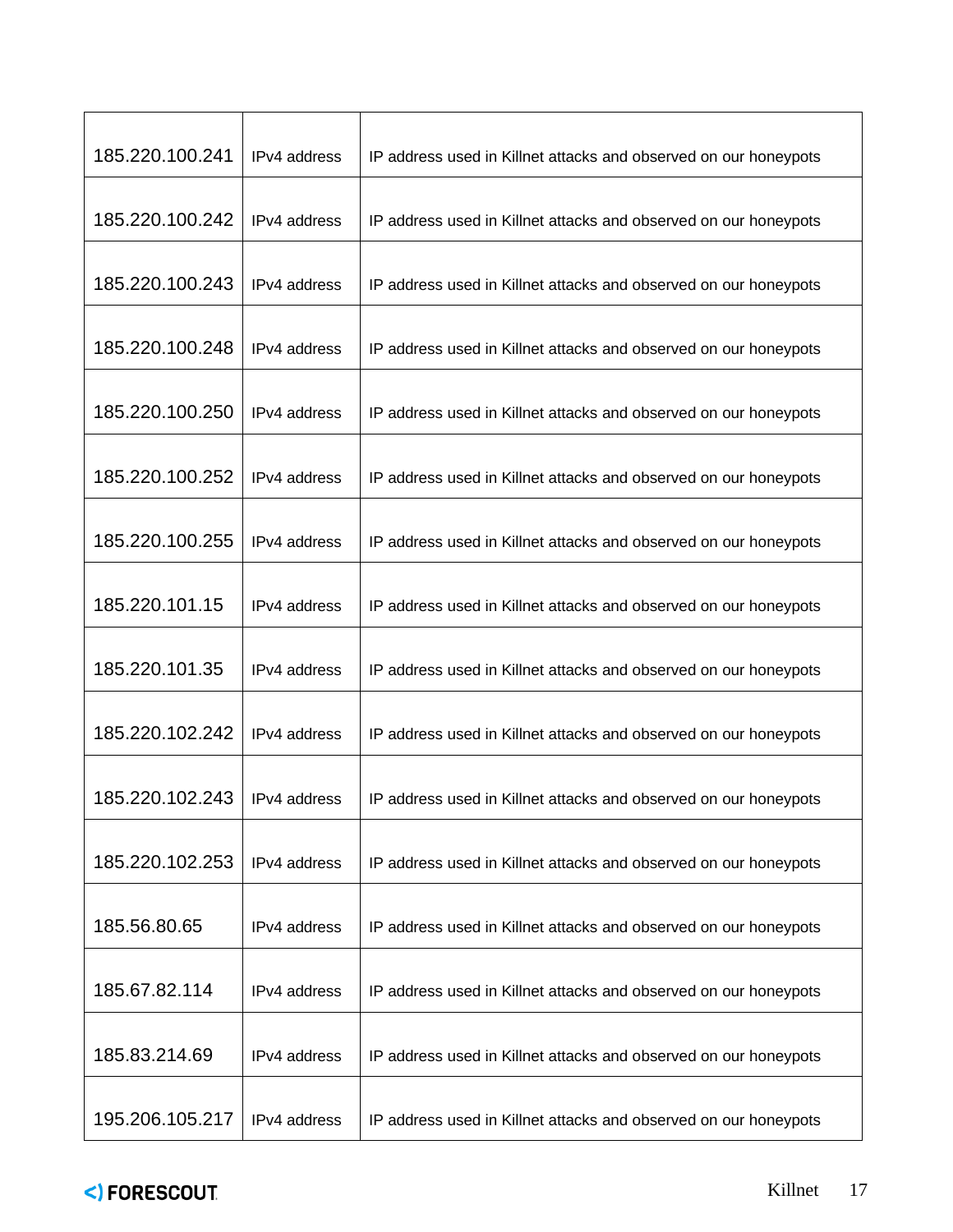| 199.249.230.87 | IPv4 address | IP address used in Killnet attacks and observed on our honeypots |
|----------------|--------------|------------------------------------------------------------------|
| 205.185.115.33 | IPv4 address | IP address used in Killnet attacks and observed on our honeypots |
| 209.141.57.178 | IPv4 address | IP address used in Killnet attacks and observed on our honeypots |
| 209.141.58.146 | IPv4 address | IP address used in Killnet attacks and observed on our honeypots |
| 23.129.64.130  | IPv4 address | IP address used in Killnet attacks and observed on our honeypots |
| 23.129.64.131  | IPv4 address | IP address used in Killnet attacks and observed on our honeypots |
| 23.129.64.132  | IPv4 address | IP address used in Killnet attacks and observed on our honeypots |
| 23.129.64.133  | IPv4 address | IP address used in Killnet attacks and observed on our honeypots |
| 23.129.64.134  | IPv4 address | IP address used in Killnet attacks and observed on our honeypots |
| 23.129.64.137  | IPv4 address | IP address used in Killnet attacks and observed on our honeypots |
| 23.129.64.139  | IPv4 address | IP address used in Killnet attacks and observed on our honeypots |
| 23.129.64.142  | IPv4 address | IP address used in Killnet attacks and observed on our honeypots |
| 23.129.64.147  | IPv4 address | IP address used in Killnet attacks and observed on our honeypots |
| 23.129.64.148  | IPv4 address | IP address used in Killnet attacks and observed on our honeypots |
| 23.129.64.149  | IPv4 address | IP address used in Killnet attacks and observed on our honeypots |
| 23.129.64.210  | IPv4 address | IP address used in Killnet attacks and observed on our honeypots |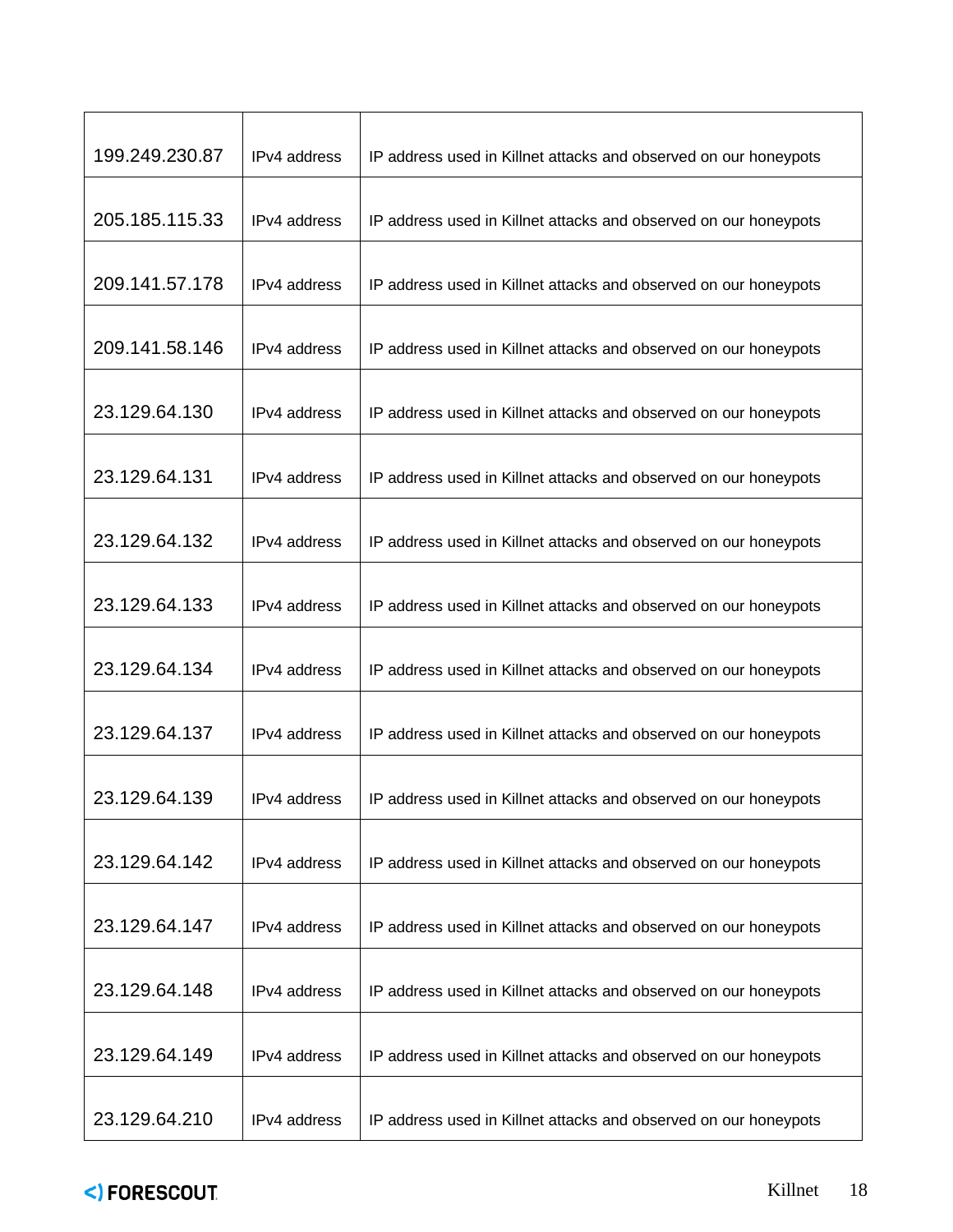| 23.129.64.212  | IPv4 address | IP address used in Killnet attacks and observed on our honeypots |
|----------------|--------------|------------------------------------------------------------------|
| 23.129.64.213  | IPv4 address | IP address used in Killnet attacks and observed on our honeypots |
| 23.129.64.216  | IPv4 address | IP address used in Killnet attacks and observed on our honeypots |
| 23.129.64.217  | IPv4 address | IP address used in Killnet attacks and observed on our honeypots |
| 23.129.64.218  | IPv4 address | IP address used in Killnet attacks and observed on our honeypots |
| 23.129.64.219  | IPv4 address | IP address used in Killnet attacks and observed on our honeypots |
| 45.153.160.132 | IPv4 address | IP address used in Killnet attacks and observed on our honeypots |
| 45.153.160.139 | IPv4 address | IP address used in Killnet attacks and observed on our honeypots |
| 45.154.255.138 | IPv4 address | IP address used in Killnet attacks and observed on our honeypots |
| 45.154.255.139 | IPv4 address | IP address used in Killnet attacks and observed on our honeypots |
| 45.227.72.50   | IPv4 address | IP address used in Killnet attacks and observed on our honeypots |
| 72.167.47.69   | IPv4 address | IP address used in Killnet attacks and observed on our honeypots |
| 81.17.18.58    | IPv4 address | IP address used in Killnet attacks and observed on our honeypots |
| 81.17.18.62    | IPv4 address | IP address used in Killnet attacks and observed on our honeypots |
| 91.132.147.168 | IPv4 address | IP address used in Killnet attacks and observed on our honeypots |